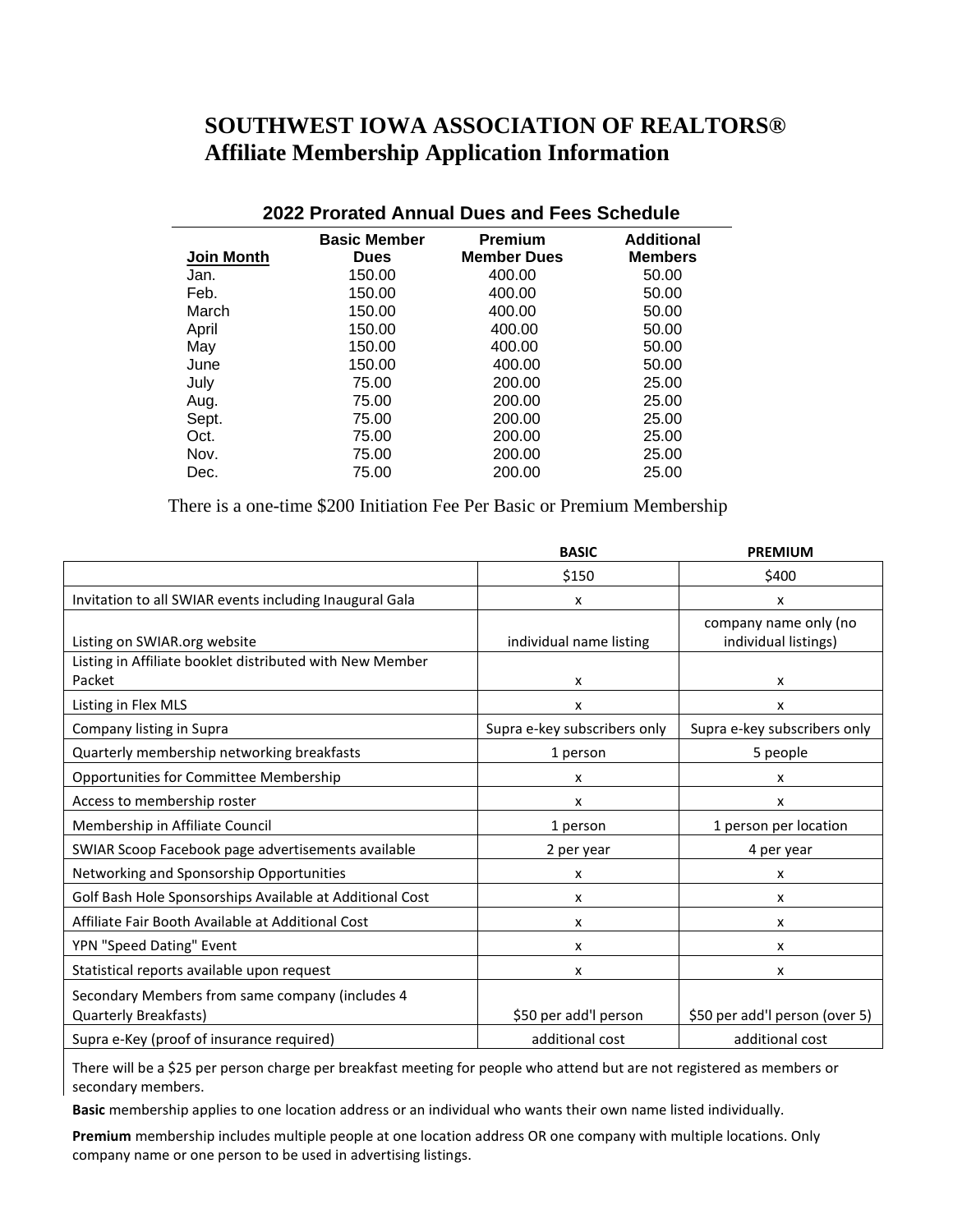## **SOUTHWEST IOWA ASSOCIATION OF REALTORS, INC. APPLICATION FOR AFFILIATE MEMBERSHIP**

| I hereby apply for AFFILIATE Membership in the Southwest Iowa Association of REALTORS, Inc.                                                                                                                                    |                                                                             |  |  |
|--------------------------------------------------------------------------------------------------------------------------------------------------------------------------------------------------------------------------------|-----------------------------------------------------------------------------|--|--|
| $\overline{\phantom{a}}$                                                                                                                                                                                                       | <b>BASIC Membership (1 person)</b> ____PREMIUM Membership (up to 5 members) |  |  |
| Primary Member Name: 1988 and 1988 and 1988 and 1988 and 1988 and 1988 and 1988 and 1988 and 1988 and 1988 and 1988 and 1988 and 1988 and 1988 and 1988 and 1988 and 1988 and 1988 and 1988 and 1988 and 1988 and 1988 and 198 |                                                                             |  |  |
|                                                                                                                                                                                                                                |                                                                             |  |  |
|                                                                                                                                                                                                                                |                                                                             |  |  |
|                                                                                                                                                                                                                                |                                                                             |  |  |
|                                                                                                                                                                                                                                |                                                                             |  |  |
|                                                                                                                                                                                                                                |                                                                             |  |  |
| Firm billing address (if different from above) : _______________________________                                                                                                                                               |                                                                             |  |  |
|                                                                                                                                                                                                                                |                                                                             |  |  |
| Secondary Members: (BASIC: \$50 per person per year, PREMIUM: 4 additional members included, \$50 each for<br>6+ members)                                                                                                      |                                                                             |  |  |
|                                                                                                                                                                                                                                |                                                                             |  |  |
|                                                                                                                                                                                                                                |                                                                             |  |  |
|                                                                                                                                                                                                                                |                                                                             |  |  |
|                                                                                                                                                                                                                                |                                                                             |  |  |
| Name: Name and the second contract of the second contract of the second contract of the second contract of the second contract of the second contract of the second contract of the second contract of the second contract of  |                                                                             |  |  |
|                                                                                                                                                                                                                                |                                                                             |  |  |
| Name: Name and the second contract of the second contract of the second contract of the second contract of the second contract of the second contract of the second contract of the second contract of the second contract of  |                                                                             |  |  |
|                                                                                                                                                                                                                                |                                                                             |  |  |
| Name: Name and the second contract of the second contract of the second contract of the second contract of the second contract of the second contract of the second contract of the second contract of the second contract of  |                                                                             |  |  |
|                                                                                                                                                                                                                                |                                                                             |  |  |
|                                                                                                                                                                                                                                |                                                                             |  |  |
|                                                                                                                                                                                                                                |                                                                             |  |  |